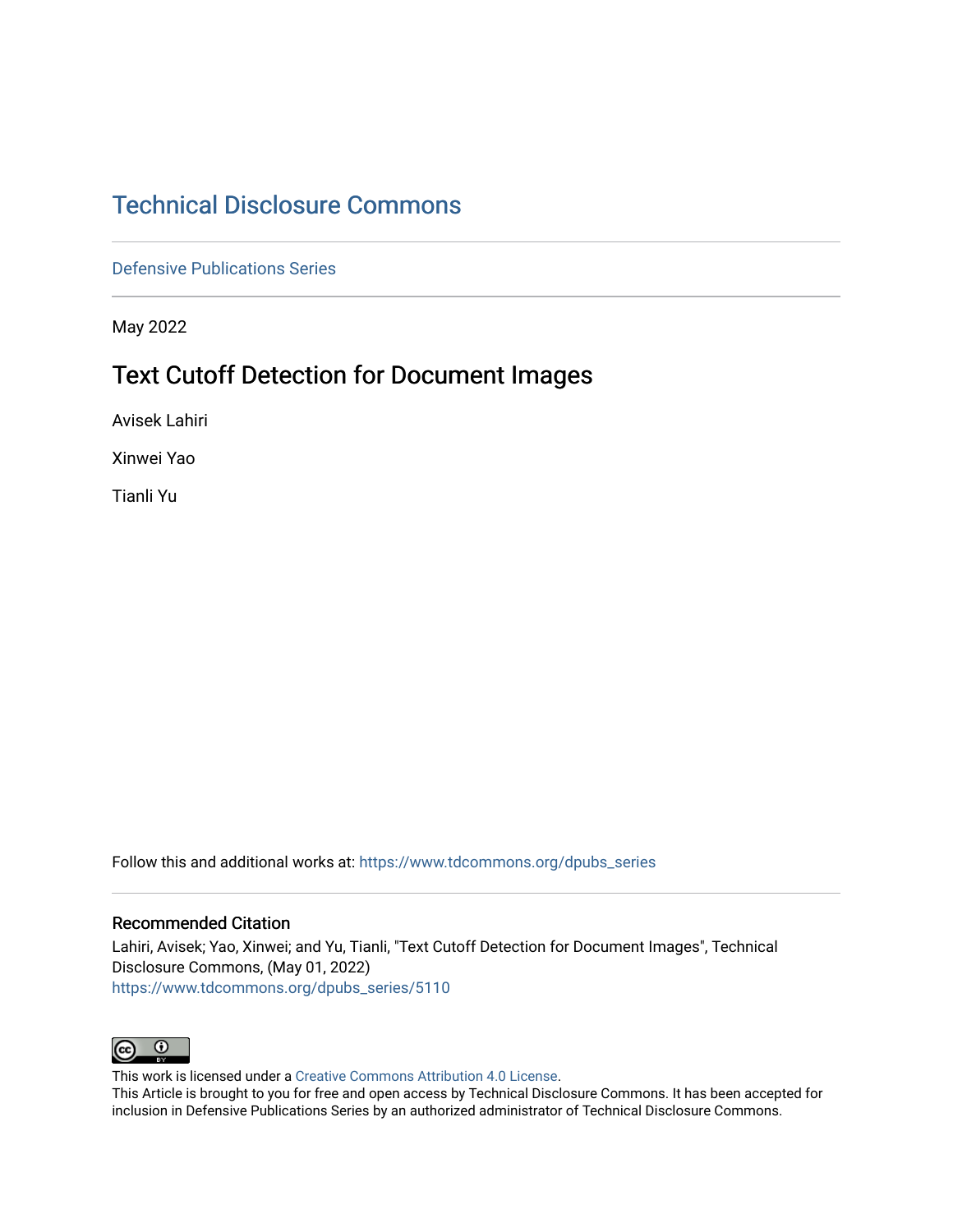## **Text Cutoff Detection for Document Images**

### ABSTRACT

This disclosure describes techniques for detection of text cutoff in captured images of documents that include text. Optical character recognition (OCR) is applied to an input image. A bounding box for each text character (OCR symbol) is determined, defined by x and y coordinates of its four corners. A feature vector is determined and utilized to represent the spatial location of OCR symbols extracted from the image. The feature vector is constructed based on OCR symbol coordinates and is provided to a trained classifier to determine a class label for the input document, indicating whether the document includes text cutoff. Optionally, the area of an image that includes text is automatically determined and utilized to limit the area of the image utilized for downstream document processing.

### KEYWORDS

- Document segmentation
- Optical character recognition (OCR)
- Feature vector
- Classifier
- Support Vector Machine (SVM)
- Text cutoff
- Symbol box
- Document corner detection
- Bounding box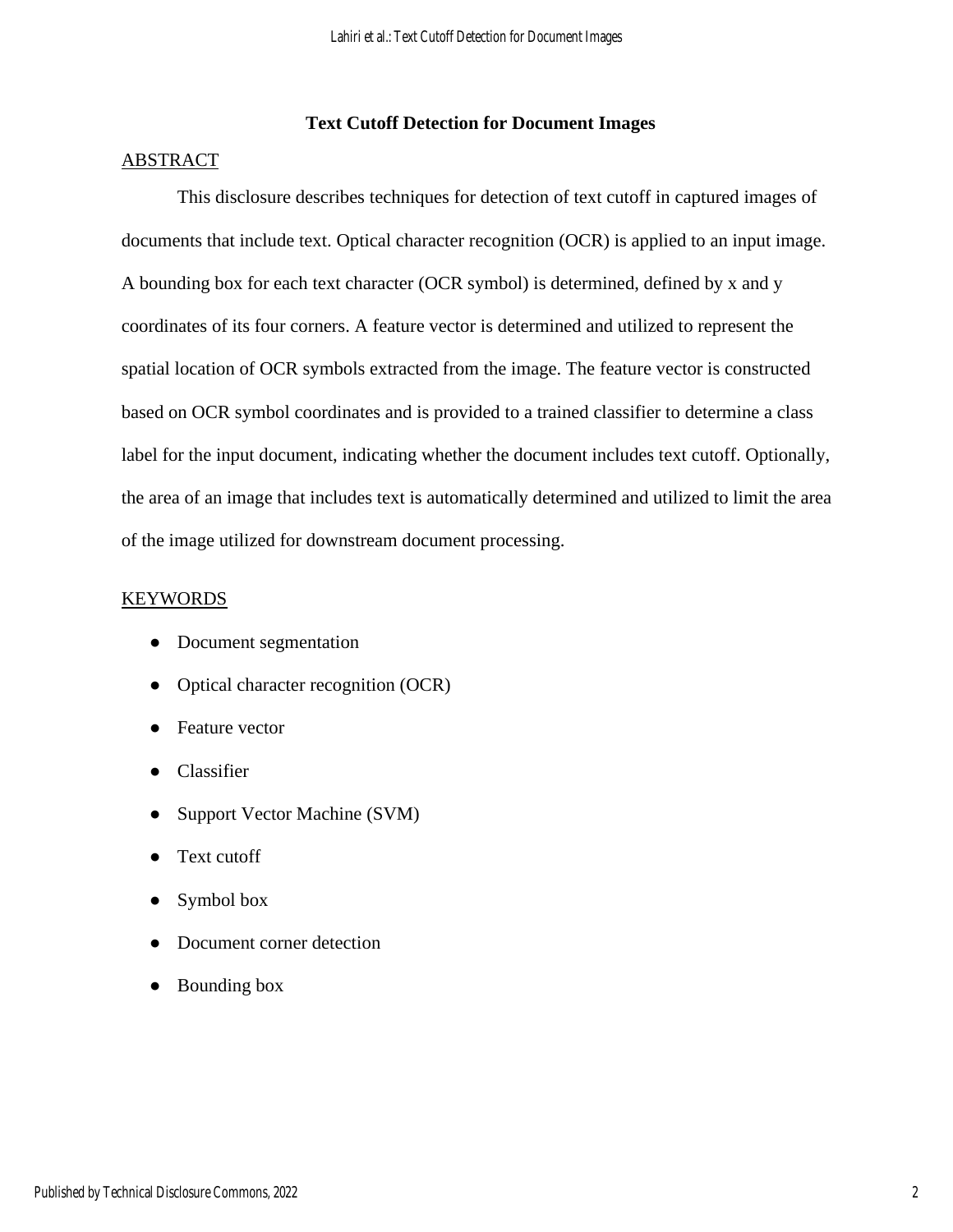#### **BACKGROUND**

Users commonly take pictures of documents, checks, identification documents (ID), etc. with their device cameras. Many such pictures are subsequently shared with various service providers for online processing and/or verification. In some cases, a portion of the document can be inadvertently excluded from the captured image due to camera positioning. This can lead to missing portions of text (text cutoff) in the captured image. The missing text can pose challenges to the automated and/or manual processing of the document, sometimes necessitating the user to retake the picture. A notification to the user at the time of image capture itself that the captured image excludes one or more portions, leading to text cutoff can be advantageous and allow a user to retake the image immediately to ensure smooth document processing based on the captured image.

#### **DESCRIPTION**

This disclosure describes techniques for real-time detection of text cutoff in captured images. Text cutoff in document images refers to document images that have one or more text characters positioned either very close to the image boundary or only partially visible in the image frame. Per techniques of this disclosure, with user permission, optical character recognition (OCR) is applied to an input image of a document such as that of an identification document (ID), etc. to make a determination of whether the image includes portions where the text is partially missing and/or truncated. A feature vector is determined and utilized to represent the spatial location of the OCR symbols extracted from the document. The feature vector is provided to a trained classifier that predicts whether the document image includes portions of text cutoff.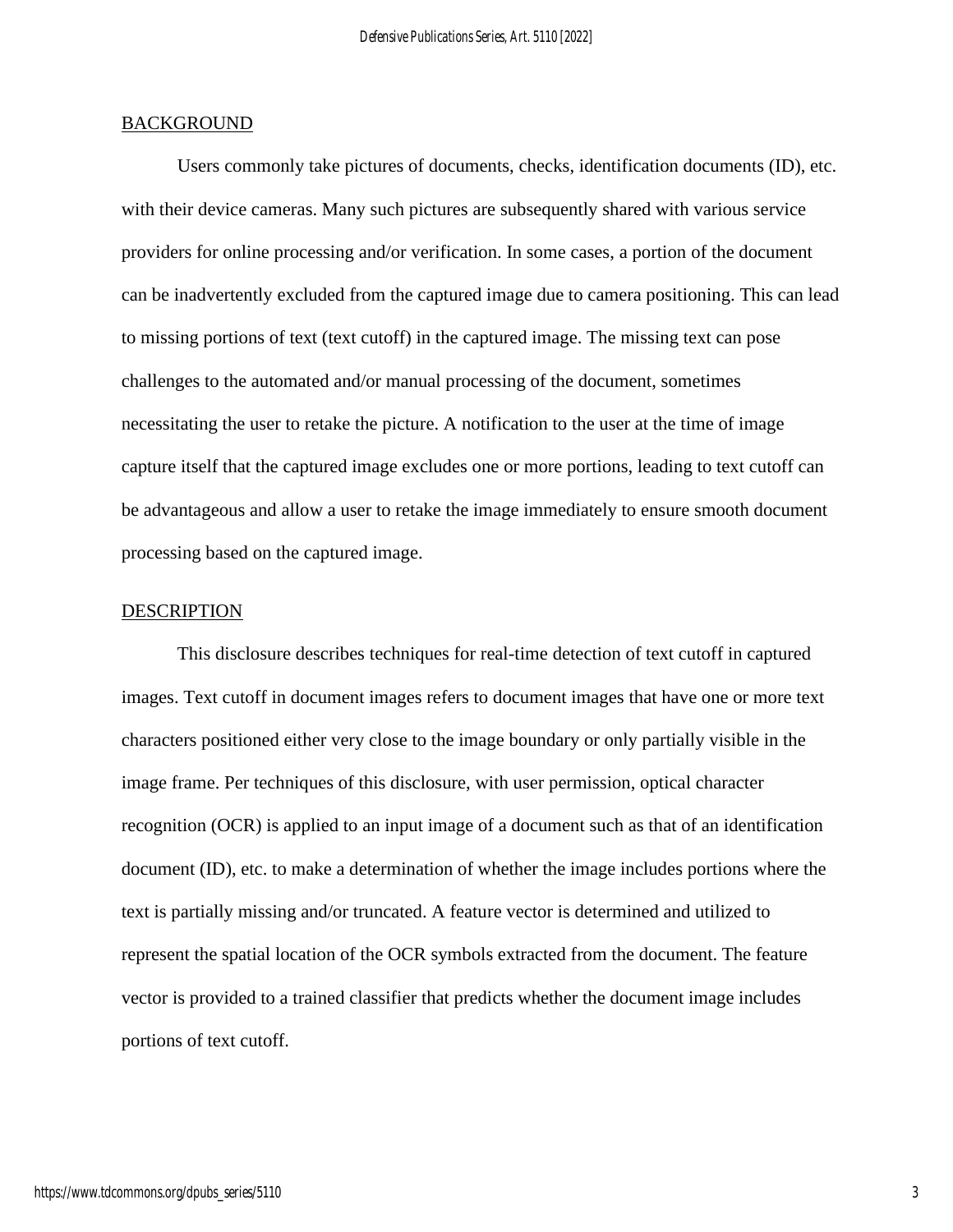

**Fig. 1: Workflow to determine text cutoff in a document**

Fig. 1 depicts an example workflow for the detection of document image text cutoff, per techniques of this disclosure. A captured image of a document (input page) is provided to an OCR module. A feature vector representative of cutoff features is determined based on the document and is provided to a classifier, which is utilized to make a determination whether the document includes text cutoff.



**Fig. 2: Document margin is utilized to determine document text cutoff**

Fig. 2 depicts an example document after it has been processed by an OCR module. A safe margin,  $\Gamma_{\text{cut}} \in [0, 1]$  is determined for the document image and utilized to denote a safe margin inside the image, beyond which an OCR symbol is considered to be cut off. The safe margin rectangle spanned by  $\Gamma_{\text{cut}}$  is depicted by the purple rectangle in Fig. 2. As seen in Fig. 2, the OCR module returns a bounding box for each text character (OCR symbol). The bounding box is defined by x (horizontal) and y (vertical) coordinates of four corners of the bounding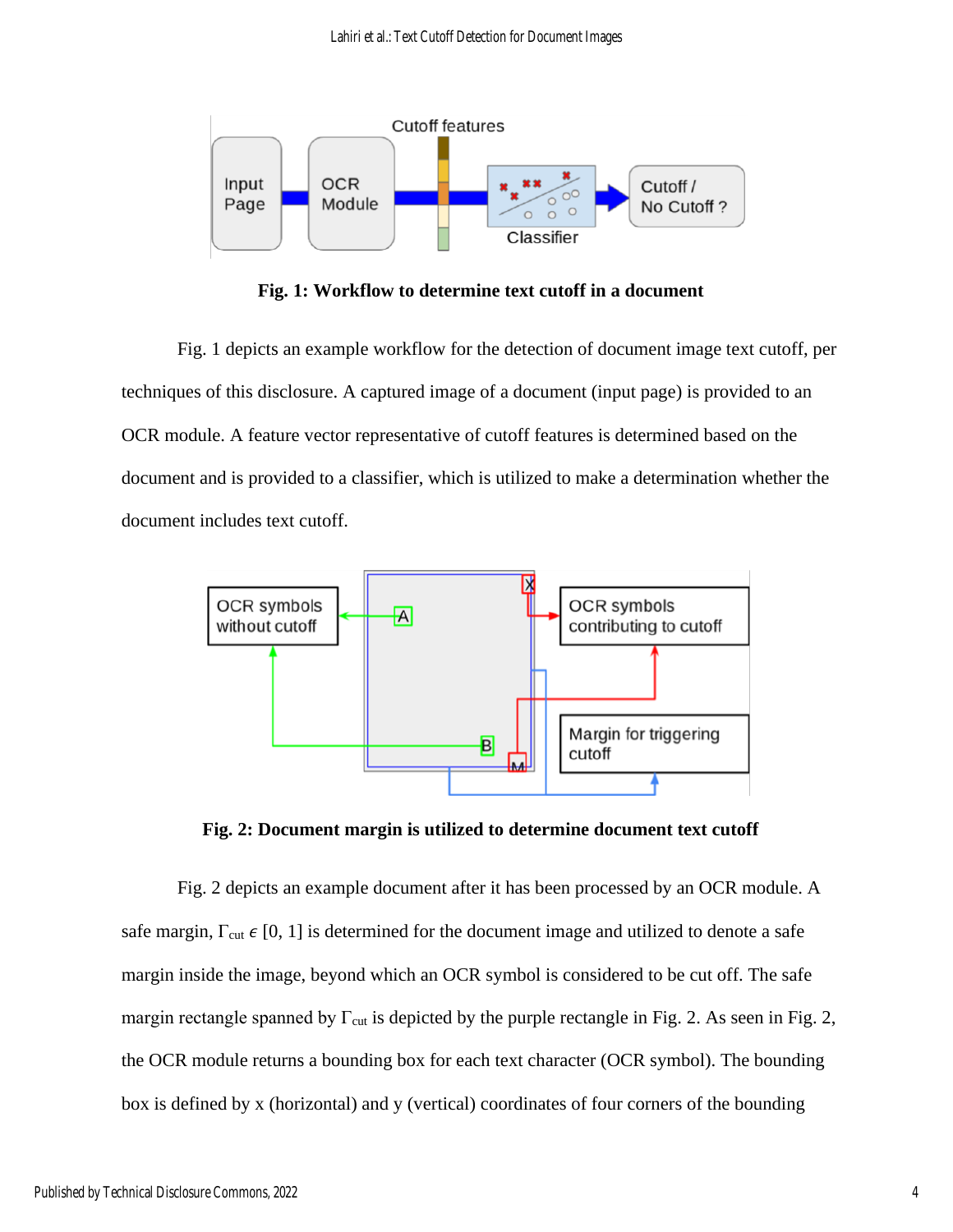box. The height and width of the document can be normalized to a [0, 1] scale. The OCR bounding box is characterized by its coordinates  $[x_{1:4}, y_{1:4}] \in [0, 1]$  that denote the location of each of its four corners.

The coordinates of the OCR bounding boxes are utilized to create a feature representation for text cutoff detection. A minimum and maximum of the horizontal and vertical coordinates is determined for the OCR characters detected in the document.

> $x_{min} = x_{i^*}; \quad i^* = \arg\min x_i$  $x_{max} = x_{i^*}; i^* = \arg\max_i x_i$  $y_{min} = y_{i^*}; \quad i^* = \arg\min_i y_i$  $y_{max} = y_{i*};$   $i^* = \arg \max_i y_i$

An OCR symbol can be considered to be cut off if its location is determined to be near to any one of the four image boundaries. An OCR bounding box is considered to be contributing towards cutoff if  $x_{min} < \Gamma_{cut}$  or  $y_{min} < \Gamma_{cut}$  or  $x_{max} > 1 - \Gamma_{cut}$  or  $y_{max} > 1 - \Gamma_{cut}$ . In this illustrative example, the characters 'A' and 'B' are not cut off whereas the characters 'X' and 'M' are considered to be cut off based on their location relative to the safe margin.



**Fig. 3: Construction of feature vector based on OCR symbol coordinates**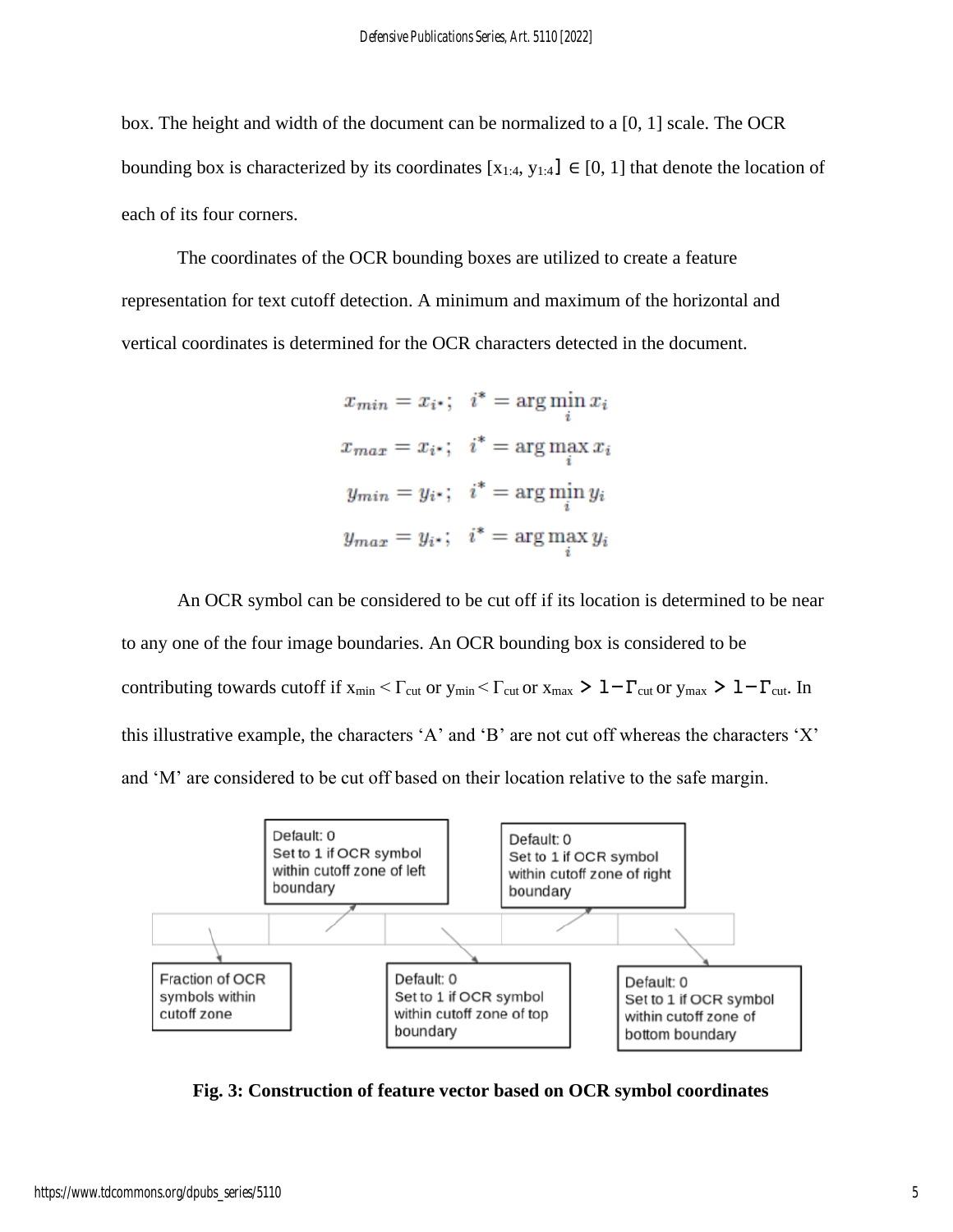Fig. 3 depicts example feature vector construction based on OCR symbol coordinates, per techniques of this disclosure. A five-dimensional (5D) feature vector, f<sub>cut</sub>, is utilized to represent cutoff. The components of  $f_{\text{cut}}$  are Boolean fields and are described below. A default value for all elements of the feature vector is set to 0.

- $\bullet$  f<sub>cut</sub>[0]: This element (field) represents the fraction of total OCR symbols which satisfy the cutoff condition.
- $f_{\text{cut}}[1]$ : This element (field) is set to '1' if for any OCR box,  $x_{\text{min}} < \Gamma_{\text{cut}}$
- f<sub>cut</sub>[2]: This element (field) is set to '1' if for any OCR box,  $y_{min} < \Gamma_{cut}$
- f<sub>cut</sub>[3]: This element (field) is set to '1' if for any OCR box,  $x_{max} > 1 \Gamma_{cut}$
- f<sub>cut</sub>[4]: This element (field) is set to '1' if for any OCR box,  $y_{max} > 1 \Gamma_{cut}$

The feature vector is provided to a trained classifier, e.g., a trained support vector machine (SVM) classifier in inference mode, to determine a class label for the input page, e.g., whether the page includes text cutoff. The classifier is trained based on training data that includes sets of text cutoff and non-cutoff documents. Feature vectors from documents that include document text cutoff and those without text cutoff are provided to the classifier which learns a decision boundary to distinguish text cutoff documents from non-cutoff documents. During the training phase, weights of the classifier are adjusted such that the classifier can correctly predict the class of an input document.

In some implementations, the area of an uploaded image that includes text, e.g., is covered by text, can be automatically determined. This information can be utilized for image enhancement operations, limiting the image area utilized in downstream document processing, etc. For example, a histogram equalization operation can be performed to increase the contrast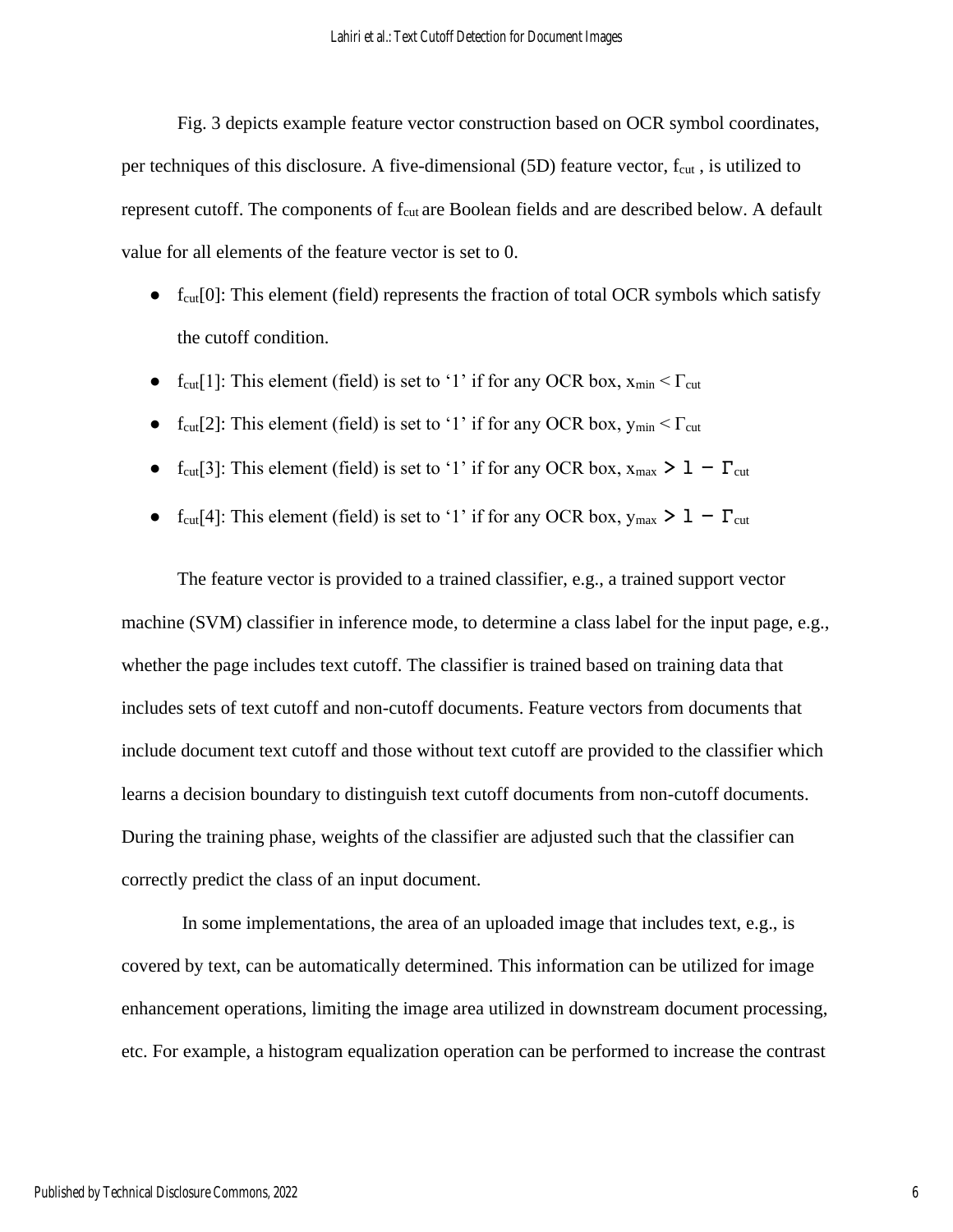of an input image. With accurate textual area information, the enhancement is applied only to a portion of the entire image frame, thereby reducing an effective image area to be enhanced.



**Fig. 4: Determination of portion of document containing text**

Fig. 4 depicts example determination of the textual portion of a document based on the coordinates of the OCR bounding boxes, per techniques of this disclosure. Specifically, a rectangle is determined that covers all text regions of the image. The input document is deskewed for frontalization. The de-skewed image is provided to an OCR module which returns OCR symbol bounding boxes for the detected text characters, which are utilized to fit a rectangle that encompasses all text in the document image.

In an illustrative example, there are a total of N OCR symbol bounding boxes detected. Each box, k, is the four corners,  $[x^{k}{}_{1,2,3,4}, y^{k}{}_{1,2,3,4}]$ . The overall OCR region bounding box, *B*, is defined by its top-left corner and the bottom-right corner (and depicted as the red rectangle in Fig.4), and whose coordinates are determined as provided below: